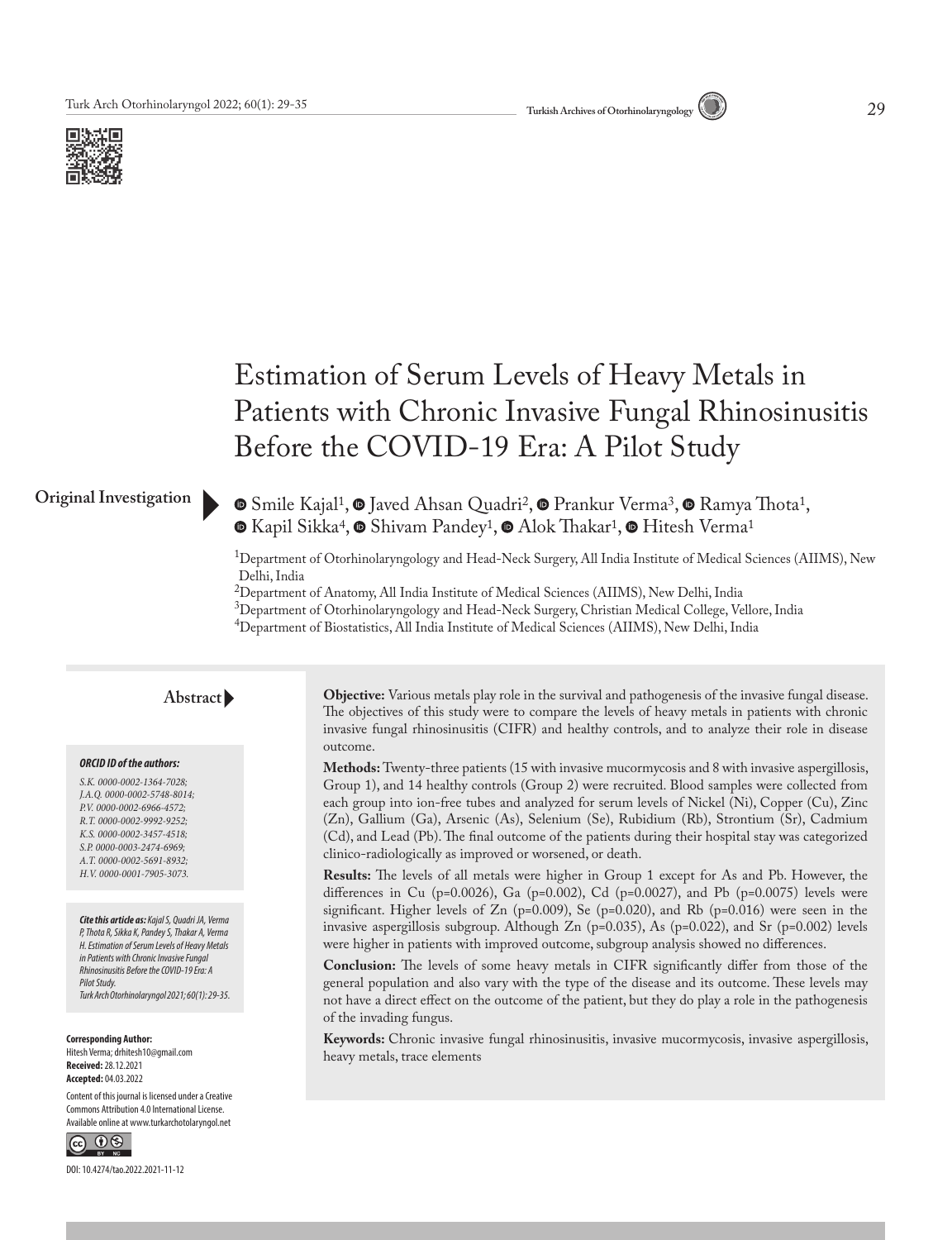# **Introduction**

Fungal rhinosinusitis is classified as invasive and non-invasive depending on the potential of the fungal hyphae to invade the superficial epithelium. Invasive fungal sinusitis is further divided into acute, chronic, and chronic granulomatous forms (1). Various micronutrients and metals play an important role in the survival and the pathogenesis of the invasive fungal disease. It has been seen in the pathogenesis of fungal microbes that the host hinders microbial growth and virulence by actively restricting essential metals to fungi, a process known as nutritional immunity. As a result of this, fungi have developed various mechanisms and complex regulatory networks to increase the availability of essential metals such as zinc, copper, and nickel for their survival and virulence. The roles of zinc in the growth of Aspergillus species and of iron in the growth of Mucor species are well-established (2-7). The recent epidemic of invasive mucormycosis in India with the coronavirus disease-2019 (COVID-19) pandemic in the backdrop and the inadvertent use of multivitamins and herbal medicines containing trace or heavy metals (due to the risk to reward ratio in favor of zinc supplementation in COVID-19) may be linked, but to the best of our knowledge, there are no studies available on this topic (8-11). It is also not known whether the levels of these heavy metals are significantly different from those of the general population. We conducted this pilot study in the North Indian population before the COVID-19 era. The primary aim was to compare the levels of various heavy metals between patients diagnosed with chronic invasive fungal rhinosinusitis (CIFR) and healthy controls.

# **Materials and Methods**

A total of 23 adult patients diagnosed with CIFR and 14 healthy controls were included in the study after obtaining ethical clearance from Institute Ethics Committee of All India Institute of Medical Sciences, New Delhi, India (reference number: IEC-436/02.07.2021). Informed and written consent was taken from each of the patients and healthy controls.

The 23 patients included in the study were treatment-naive adult patients (aged >18 years) diagnosed with invasive fungal rhinosinusitis either by microbiological examination (potassium hydroxide wet mount preparation of nasal or palatal crust/swab/ tissue biopsy showing aseptate or septate hyphae) or by histopathological examination of tissue biopsy. The 14 age-matched controls had no pre-existing history of fungal disease. Any patient or control with a history of blood transfusion, prior antifungal treatment, metal intake/ poisoning, and not consenting to take part in the study were excluded. Blood samples (10 mL each) were collected from both the patients and the controls into ion-free tubes and sent to the Ecotoxicology laboratory for the estimation of serum

levels of Nickel (Ni), Copper (Cu), Zinc (Zn), Gallium (Ga), Arsenic (As), Selenium (Se), Rubidium (Rb), Strontium (Sr), Cadmium (Cd), and Lead (Pb). The levels of these metals were also compared for erythrocyte sedimentation rate (ESR), C-reactive protein (CRP), glycosylated haemoglobin (HbA1c), grade of the disease, and final outcome of the patient during hospital stay.

The results were classified as improved, worsened, or death as per the following definitions:

**1. Improved:** Both clinical and radiological improvement.

• Clinical improvement: No clinical evidence of residual disease (necrotic tissue or bone/residual fungal debris/ osteomyelitic bone).

• Radiological improvement: No evidence of residual disease on computed tomography (CT) in all cases or magnetic resonance imaging (MRI) in cases involving orbital apex or those with intracranial extension.

**2. Worsened:** Either clinical or radiological deterioration.

• Clinical deterioration: Progression of disease (involvement of new regions/progression of necrosis) or no clinical improvement despite giving medical therapy and/or possible surgical intervention.

• Radiological deterioration: Progression of disease (involvement of new regions) or persistent residual disease on CT or MRI despite receiving medical therapy and/or possible surgical intervention.

**3. Death:** Patients who expired during treatment.

### **Statistical Analysis**

Statistical Analysis was performed using the IBM SPSS (IBM SPSS Statistics for Windows, (Version 25.0. Armonk, New York, USA). The levels of heavy metals in both groups were compared using two-tailed t-test considering p<0.05 as significant. The Pearson's correlation coefficient was used to check any correlation between serum levels of heavy metals and ESR, CRP, HbA1c, extent of the disease, and outcome of the patient.

# **Results and Analysis**

There were 23 patients (Group 1) and 14 healthy controls (Group 2). Mean age was 42±5.22 years in Group 1 and 35.6±3.20 years in Group 2. In Group 1, 15 patients were diagnosed with invasive Mucormycosis, and eight patients with invasive Aspergillosis. In both types of invasive fungal disease, unilateral disease was more common than bilateral disease. However, the final outcome was different in the two subgroups. In the invasive Mucormycosis subgroup only 26.6% patients improved, while 26.6% patients worsened, and 46.6% died. In the invasive Aspergillosis subgroup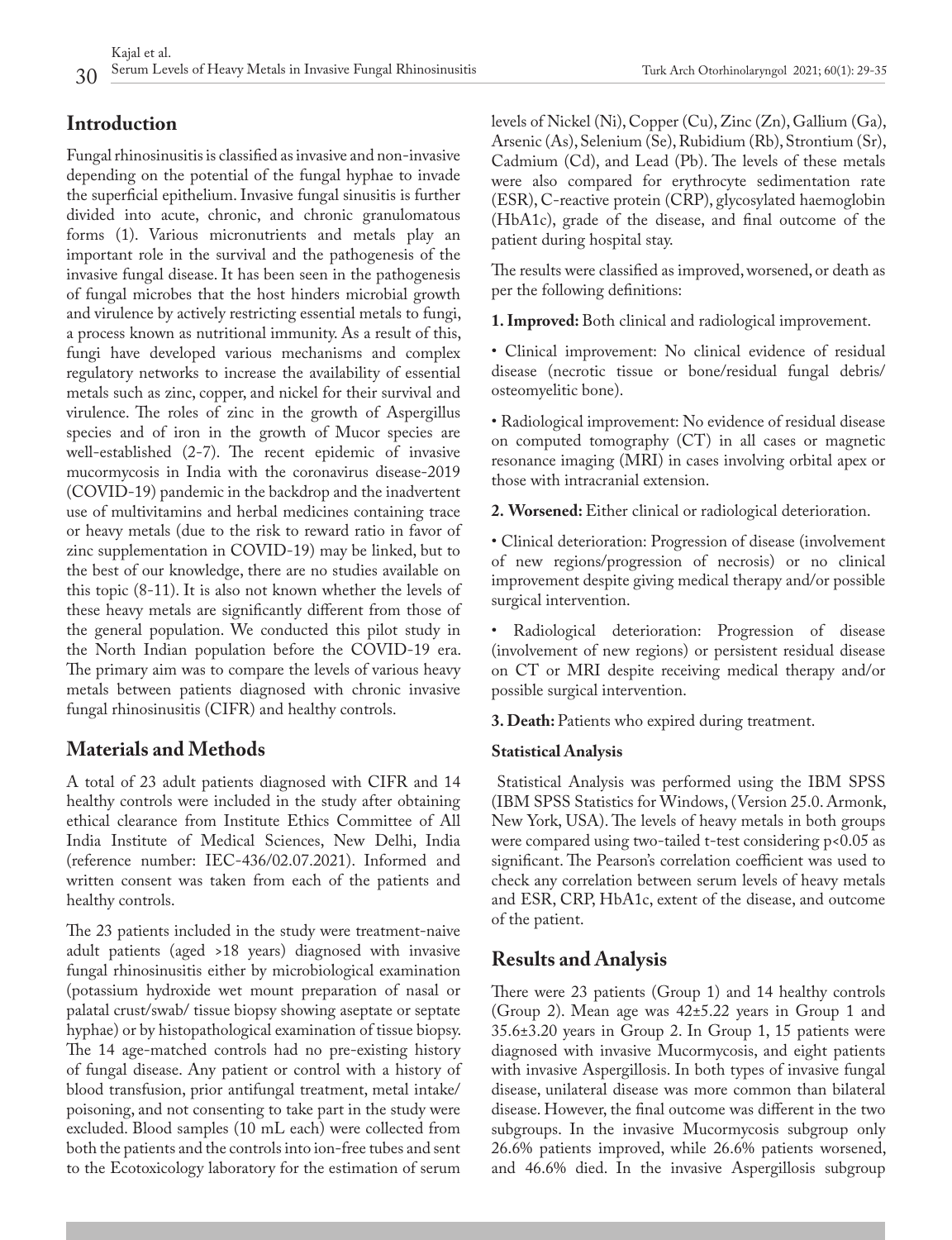87.5% of the patients improved and 12.5% worsened, and none died during their hospital stay. The disease extent and final outcome of the patients is given in Table 1.

The levels of all metals analyzed in this study were higher in Group 1 (patients) compared to Group 2 (controls) except for As and Pb; however, statistically significant difference (using two-tailed t-test) was seen only in levels of Cu (p=0.002), Ga (p=0.002), Cd (p=0.002), and Pb (p=0.007) between the two groups as shown in Table 2. Levels were found statistically significantly higher for Zn (p=0.009), Se (p=0.020), and Rb (p=0.016) in the invasive Aspergillosis group compared to the invasive Mucormycosis group as shown in Table 3.

Statistically significant differences were also found for Zn (p=0.035), As (p=0.022), and Sr (p=0.002) levels between the improved and the worsened outcome subgroups in all patients. The levels of these three metals were higher in the improved subgroup as shown in Table 4. On subgroup analysis, there were no significant differences among any of the heavy metal levels in the improved, worsened and death outcome groups of patients with invasive mucormycosis. Subgroup analysis could not be done for comparing heavy metals based on outcome in the invasive aspergillosis group as there were seven patients with improved outcome and only one patient with worsened outcome.

There was statistically significant difference between erythrocyte sedimentation rate (ESR) and CRP in the invasive Mucormycosis and the invasive Aspergillosis groups, but there was no correlation between the serum levels of heavy metals and ESR, CRP, and HbA1c in any of these groups as shown in Tables 4, 5, 6 and 7.

| <b>Table 1.</b> Disease extent and outcome of patients |                                                         |                                              |  |
|--------------------------------------------------------|---------------------------------------------------------|----------------------------------------------|--|
|                                                        | <b>Extent of disease</b><br>- number of patients        | Outcomes of patients<br>- number of patients |  |
| Invasive                                               | $\bullet$ Unilateral disease $-11/15$                   | $Improved-4$                                 |  |
| Mucormycosis                                           | $\circ$ Sino-nasal – 4                                  | Worsened $-4$                                |  |
|                                                        | $\circ$ Sino-orbital – 5                                | $Death - 7$                                  |  |
|                                                        | $\circ$ Sino-cranial (extradural) – 1                   |                                              |  |
|                                                        | $\circ$ Sino-orbito-cranial (extradural) – 1            |                                              |  |
|                                                        | $\bullet$ Bilateral - 4/15                              |                                              |  |
|                                                        | $\circ$ Sino-nasal – 1                                  |                                              |  |
|                                                        | $\circ$ Sino-cranial (extradural) – 1                   |                                              |  |
|                                                        | $\circ$ Sino-orbito-cranial – 1 extradural, 1 intradura |                                              |  |
| <b>Invasive Aspergillosis</b>                          | $\bullet$ Unilateral disease $-7/8$                     | $Improved - 7$                               |  |
|                                                        | $\circ$ Sino-nasal – 1                                  | Worsened $-1$                                |  |
|                                                        | $\circ$ Sino-orbital – 5                                | $Death - 0$                                  |  |
|                                                        | $\circ$ Sino-orbito-cranial (intradural) – 1            |                                              |  |
|                                                        | $\bullet$ Bilateral Sino-cranial (extradural) - 1       |                                              |  |

| Table 2. Mean levels* of heavy metals in patients and controls |               |                                  |                                 |         |
|----------------------------------------------------------------|---------------|----------------------------------|---------------------------------|---------|
| N <sub>o</sub>                                                 | Heavy metal   | Mean level in patients (Group 1) | Mean level in controls (Group2) | p-value |
| 1.                                                             | <b>Nickel</b> | $1.26 \pm 1.09$                  | $0.37 \pm 0.34$                 | 0.472   |
| 2.                                                             | Copper        | 1789.73±161.46                   | 1397.96±129.86                  | 0.002   |
| 3.                                                             | $\rm Zinc$    | 1913.37±458.84                   | 1864.52±209.33                  | 0.879   |
| 4.                                                             | Gallium       | $1.66 \pm 0.24$                  | $0.48 \pm 0.35$                 | 0.002   |
| 5.                                                             | Arsenic       | $1.83 \pm 0.18$                  | $1.92 \pm 0.83$                 | 0.221   |
| 6.                                                             | Selenium      | $118.51 \pm 19.80$               | 109.88±13.45                    | 0.553   |
| 7.                                                             | Rubidium      | 1183.40±769.46                   | 543.98±150.69                   | 0.229   |
| 8.                                                             | Strontium     | 134.38±14.45                     | 122.86±31.19                    | 0.477   |
| 9.                                                             | Cadmium       | $0.72 \pm 0.15$                  | $0.24 \pm 0.18$                 | 0.002   |
| 10.                                                            | Lead          | $4.43 \pm 1.45$                  | $6.92 \pm 2.45$                 | 0.007   |

\*Measured as parts per billion (ppb) in 10 mL of serum sample.

Significant p-values are shown in bold.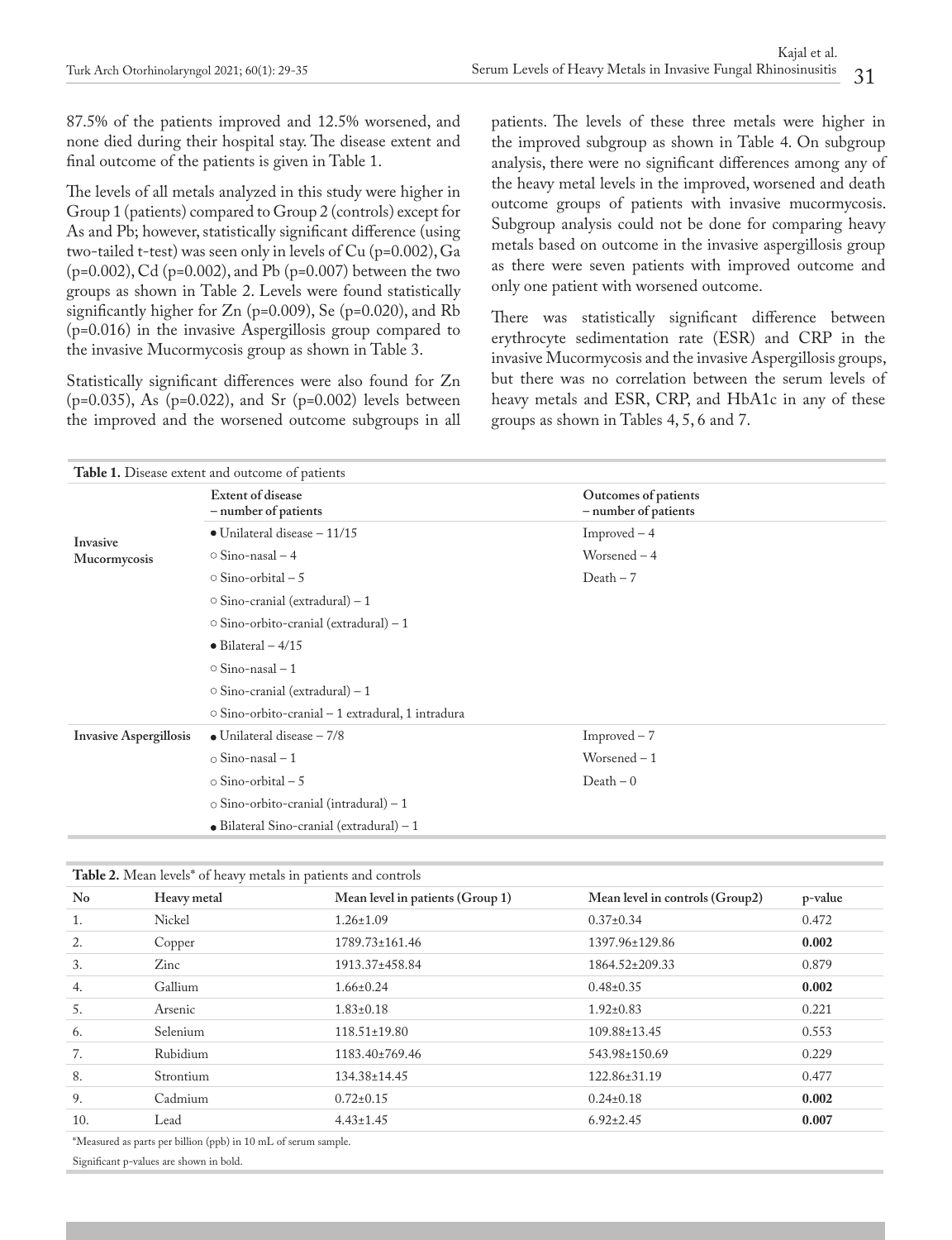| $\rm No$ | Heavy metal | Mean level in patients with Invasive<br>Mucormycosis | Mean level in patients with Invasive<br>Aspergillosis | p-value |
|----------|-------------|------------------------------------------------------|-------------------------------------------------------|---------|
| 1.       | Nickel      | $0.96 \pm 0.61$                                      | $1.82 \pm 2.89$                                       | 0.244   |
| 2.       | Copper      | 1762.65±188.57                                       | 1840.51±297.61                                        | 0.670   |
| 3.       | Zinc        | 1481.92±295.68                                       | 2722.33±975.20                                        | 0.009   |
| 4.       | Gallium     | $1.85 \pm 0.55$                                      | $1.30 \pm 0.86$                                       | 0.309   |
| 5.       | Arsenic     | $1.75 \pm 0.15$                                      | $1.97 \pm 0.44$                                       | 0.296   |
| 6.       | Selenium    | $101.54 \pm 14.84$                                   | $150.33 \pm 41.48$                                    | 0.020   |
| 7.       | Rubidium    | 504.64±149.56                                        | 2456.08±1903.30                                       | 0.016   |
| 8.       | Strontium   | $124.17 \pm 14.69$                                   | $153.53 \pm 26.41$                                    | 0.061   |
| 9.       | Cadmium     | $0.75 \pm 0.21$                                      | $0.69 \pm 0.19$                                       | 0.739   |
| 10.      | Lead        | $4.89 \pm 1.80$                                      | $3.57 \pm 2.31$                                       | 0.419   |

Significant p-values are shown in bold.

| <b>Table 4.</b> Mean level <sup>*</sup> of heavy metals in patients with different outcomes |  |
|---------------------------------------------------------------------------------------------|--|
|---------------------------------------------------------------------------------------------|--|

| $\rm No$ | Heavy metal                                                    | Mean level in patients with improved<br>outcome | Mean level in patients with worsened/expired<br>outcome | p-value |
|----------|----------------------------------------------------------------|-------------------------------------------------|---------------------------------------------------------|---------|
| 1.       | Nickel                                                         | $1.22 \pm 1.10$                                 | $1.29 \pm 0.70$                                         | 0.951   |
| 2.       | Copper                                                         | 1879.74±235.52                                  | 1707.23±211.20                                          | 0.317   |
| 3.       | Zinc                                                           | 2429.01±812.67                                  | 1440.69±262.58                                          | 0.035   |
| 4.       | Gallium                                                        | $1.37 \pm 0.64$                                 | $1.93 \pm 0.67$                                         | 0.276   |
| 5.       | Arsenic                                                        | $2.06 \pm 0.33$                                 | $1.62 \pm 0.08$                                         | 0.022   |
| 6.       | Selenium                                                       | $133.52 \pm 34.90$                              | $104.75 \pm 17.03$                                      | 0.169   |
| 7.       | Rubidium                                                       | 1953.67±1467.02                                 | 477.32±181.39                                           | 0.064   |
| 8.       | Strontium                                                      | $156.76 \pm 21.97$                              | 113.86±8.91                                             | 0.002   |
| 9.       | Cadmium                                                        | $0.78 \pm 0.18$                                 | $0.68 \pm 0.24$                                         | 0.273   |
| 10.      | Lead                                                           | $4.40 \pm 1.93$                                 | $4.46 \pm 2.14$                                         | 0.485   |
|          | *Measured as parts per billion (ppb) in 10 mL of serum sample. |                                                 |                                                         |         |

Significant p-values are shown in bold.

**Table 5.** Mean levels of ESR, CRP and HbA1c in invasive Mucormycosis and invasive Aspergillosis

|                                 | Mean level<br>in invasive<br><b>Mucormycosis</b><br>group | Mean level<br>in invasive<br>Aspergillosis<br>group | p-value |
|---------------------------------|-----------------------------------------------------------|-----------------------------------------------------|---------|
| <b>ESR</b>                      | 52.73                                                     | 31.8                                                | 0.0033  |
| <b>CRP</b>                      | 116.89                                                    | 8.68                                                | 0.00004 |
| H <sub>b</sub> A <sub>1</sub> c | 9.3                                                       | 7.2                                                 | 0.14    |
|                                 |                                                           |                                                     |         |

ESR: Erythrocyte sedimentation rate, CRP: C-reactive protein, HbA1c: Glycosylated haemoglobin.

Significant p-values are shown in bold.

### **Discussion**

Metals play important roles in the pathogenesis of infectious disease as these serve as co-factors in various enzymatic processes. A comprehensive review of the role of various heavy metals in fungal virulence and different

homeostatic mechanisms has been given by Gerwien et al. (2). Maintenance of adequate intracellular concentrations of trace metal ions like zinc, selenium and copper is essential for many biologically important cellular functions and they are often involved in the regulation of bacterial and fungal virulence. The sequestration of these metals by host defense mechanisms (nutritional immunity) results in extremes of environment for infections to use these metals for various cellular processes, including respiration, replication, transcription, translation, signal transduction and cell division. However, pathogens have also developed counterdefense mechanisms to overcome this metal ion limitation (2, 3, 12). Changes in the levels of certain metals have been shown to increase or decrease infection susceptibility, and the levels of these metals also increase or decrease in response to infection (12).

Copper is an essential element for various enzymatic processes. Excess copper is toxic to cells, and therapies have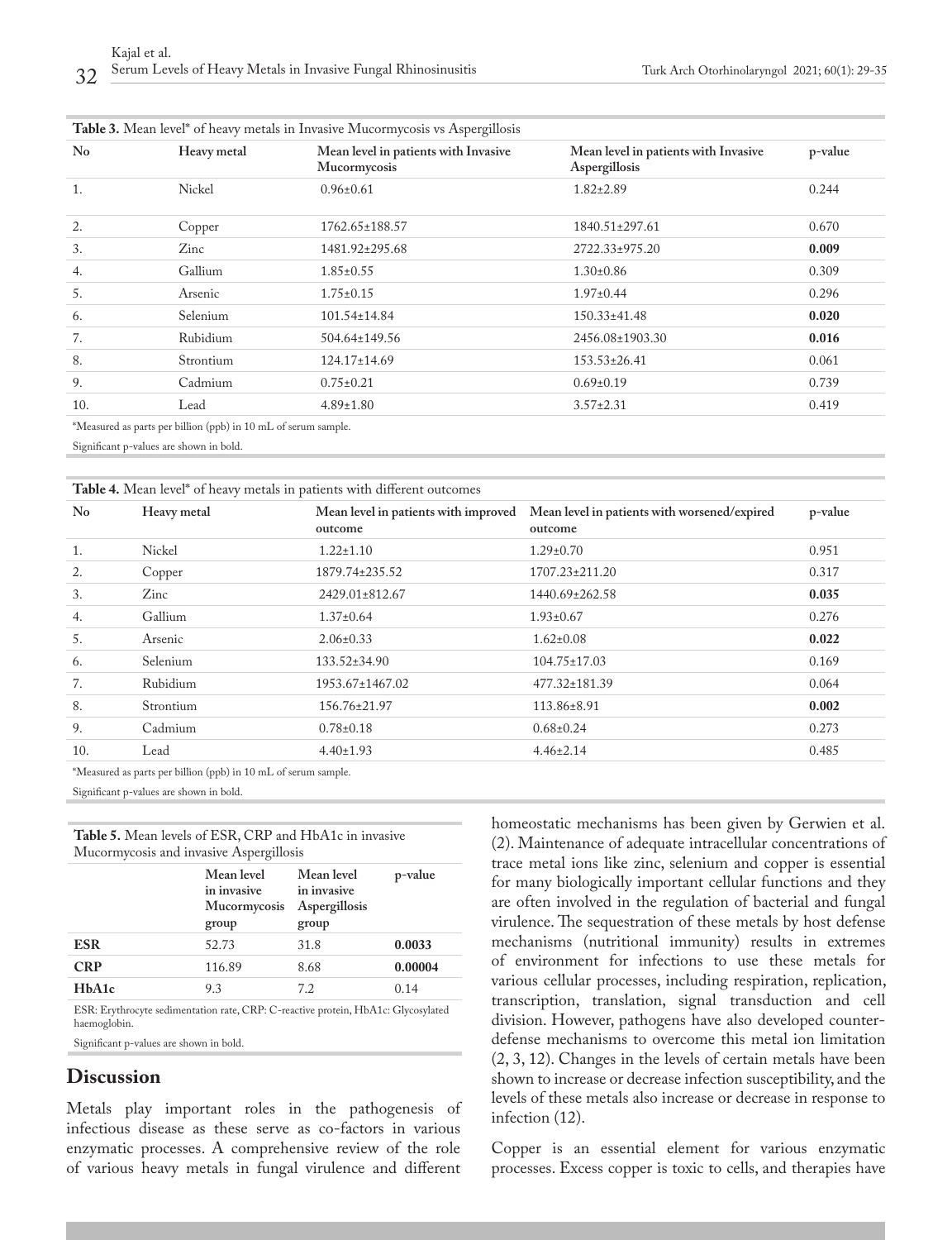#### **Table 6.** Correlation of ESR, CRP, and HbA1c with levels of heavy metals in patients with invasive Mucormycosis

| No  | Heavy metal                                                                                   | Pearson's correlation coefficient $(r)$ and $p$ -value $(p)$ |                        |                          |
|-----|-----------------------------------------------------------------------------------------------|--------------------------------------------------------------|------------------------|--------------------------|
|     |                                                                                               | <b>ESR</b>                                                   | <b>CRP</b>             | HbA1c                    |
| 1.  | Nickel                                                                                        | $r=-0.090$ , $p=0.749$                                       | $r=0.238$ , $p=0.392$  | $r=0.122$ , $p=0.663$    |
| 2.  | Copper                                                                                        | $r=-0.294$ , $p=0.287$                                       | $r=-0.326$ , $p=0.234$ | $r=0.250$ , $p=0.367$    |
| 3.  | Zinc                                                                                          | $r=0.149$ , $p=0.596$                                        | $r=0.013$ , $p=0.962$  | $r=-0.273$ , $p = 0.323$ |
| 4.  | Gallium                                                                                       | $r=-0.276$ , $p=0.319$                                       | $r=0.435$ , $p=0.105$  | $r=0.16$ , $p=0.568$     |
| 5.  | Arsenic                                                                                       | $r=-0.015$ , $p=0.957$                                       | $r=0.086$ , $p=0.759$  | $r=-0.134$ , $p=0.631$   |
| 6.  | Selenium                                                                                      | $r=0.192$ , $p=0.493$                                        | $r=0.133$ , $p=0.636$  | $r=-0.004$ , $p=0.986$   |
| 7.  | Rubidium                                                                                      | $r=-0.132$ , $p=0.639$                                       | $r=0.096$ , $p=0731$   | $r=0.346$ , $p=0.205$    |
| 8.  | Strontium                                                                                     | $r=0.020$ , $p=0.942$                                        | $r=0.113$ , $p=0.687$  | $r=0.011, p=0.966$       |
| 9.  | Cadmium                                                                                       | $r=0.077$ , $p=0.783$                                        | $r=-0.151$ , p=0.588   | $r=0.532$ , $p=0.409$    |
| 10. | Lead                                                                                          | $r=-0.115$ , $p=0.681$                                       | $r=0.019$ , $p=0.944$  | $r=-0.086$ , $p=0.759$   |
|     | ESR: Erythrocyte sedimentation rate, CRP: C-reactive protein, HbA1c: Glycosylated haemoglobin |                                                              |                        |                          |

| Table 7. Correlation of ESR, CRP and HbA1c with levels of heavy metals in patients with invasive Aspergillosis |  |
|----------------------------------------------------------------------------------------------------------------|--|
|----------------------------------------------------------------------------------------------------------------|--|

|            |                      |                        | Pearson's correlation coefficient $(r)$ and p-value $(p)$ |                        |  |
|------------|----------------------|------------------------|-----------------------------------------------------------|------------------------|--|
| Serial no. | Heavy metal          | <b>ESR</b>             | <b>CRP</b>                                                | HbA1c                  |  |
| 1.         | Nickel               | $r=-0.393, p=0.335$    | $r=-0.345$ , $p=0.402$                                    | $r=-0.247$ , $p=0.555$ |  |
| 2.         | Copper               | $r=0.255$ , p=0.542    | $r=0.114$ , $p=0.787$                                     | $r=0.325$ , $p=0.430$  |  |
| 3.         | Zinc                 | $r=0.425$ , $p=0.293$  | $r=-0.179$ , $p=0.670$                                    | $r=0.555$ , p=0.152    |  |
| 4.         | Gallium              | $r=-0.390$ , $p=0.338$ | $r=0.211$ , $p=0.615$                                     | $r=-0.018$ , $p=0.965$ |  |
| 5.         | Arsenic              | $r=0.159$ , $p=0.706$  | $r=0.075$ , p=0.859                                       | $r=-0.086$ , $p=0.839$ |  |
| 6.         | Selenium             | $r=-0.100$ , $p=0.812$ | $r=-0.553, p=0.155$                                       | $r=0.013$ , $p=0.974$  |  |
| 7.         | Rubidium             | $r=0.235$ , $p=0.573$  | $r=-0.628$ , $p=0.095$                                    | $r=0.828$ , $p=0.110$  |  |
| 8.         | Strontium            | $r=0.653$ , $p=0.078$  | $r=-0.155$ , $p=0.712$                                    | $r=0.043$ , $p=0.918$  |  |
| 9.         | Cadmium              | $r=0.496$ , $p=0.210$  | $r=-0.434$ , $p=0.281$                                    | $r=0.261$ , $p=0.531$  |  |
| 10.        | Lead                 | $r=0.601, p=0.114$     | $r=0.269$ , $p=0.518$                                     | $r=0.049$ , $p=0.907$  |  |
| $PCD = 1$  | $\cap$ $\cap$ $\cap$ |                        |                                                           |                        |  |

ESR: Erythrocyte sedimentation rate, CRP: C-reactive protein, HbA1c: Glycosylated haemoglobin

been developed that boost copper delivery to pathogens resulting in toxicity and less virulence (4, 21). The significantly high levels of copper found in Group 1 in our study may be the response of the body to combat the infection. Copper deficiency, though rare, makes humans more susceptible to infection (12).

The roles of cadmium and lead are not well-studied in human invasive fungal disease. Animal models studying the pathogenesis of *Aspergillus fumigatus* demonstrated that cadmium induced the expression of proteins which support the virulence of the fungal pathogen (13). In our study, cadmium levels were significantly higher in Group 1, a finding that may imply its role in maintaining virulence of the fungal pathogen, especially in invasive Aspergillosis. Lead levels were significantly lower in Group 1 in our study. Blood lead levels in humans depend on genetic and ethnic variations and on environmental exposure which further

varies according to geographical areas and local environment (14, 15). Therefore, in our study, neither higher nor lower lead levels could be linked to disease process or pathogenesis, and we did not find any information in the literature for the same.

Zinc is an essential element for fungal proliferation, and pathogens are still able to thrive in the infected host despite the activities of host nutritional immunity. In animal models, loss of zinc transporters causes *Aspergillus fumigatus* to become avirulent, emphasizing the need for coordinated zinc homeostasis during fungal infection. Fungal growth is known to be inhibited by zinc depletion, and evidence suggests that host cells use zinc sequestration to prevent fungal proliferation. Zinc restriction by host cells is achieved by lowering metal availability via the activity of the host zinc transporters or the expression of zinc-binding proteins which may result in higher levels in serum (2, 3, 5, 16-19). Some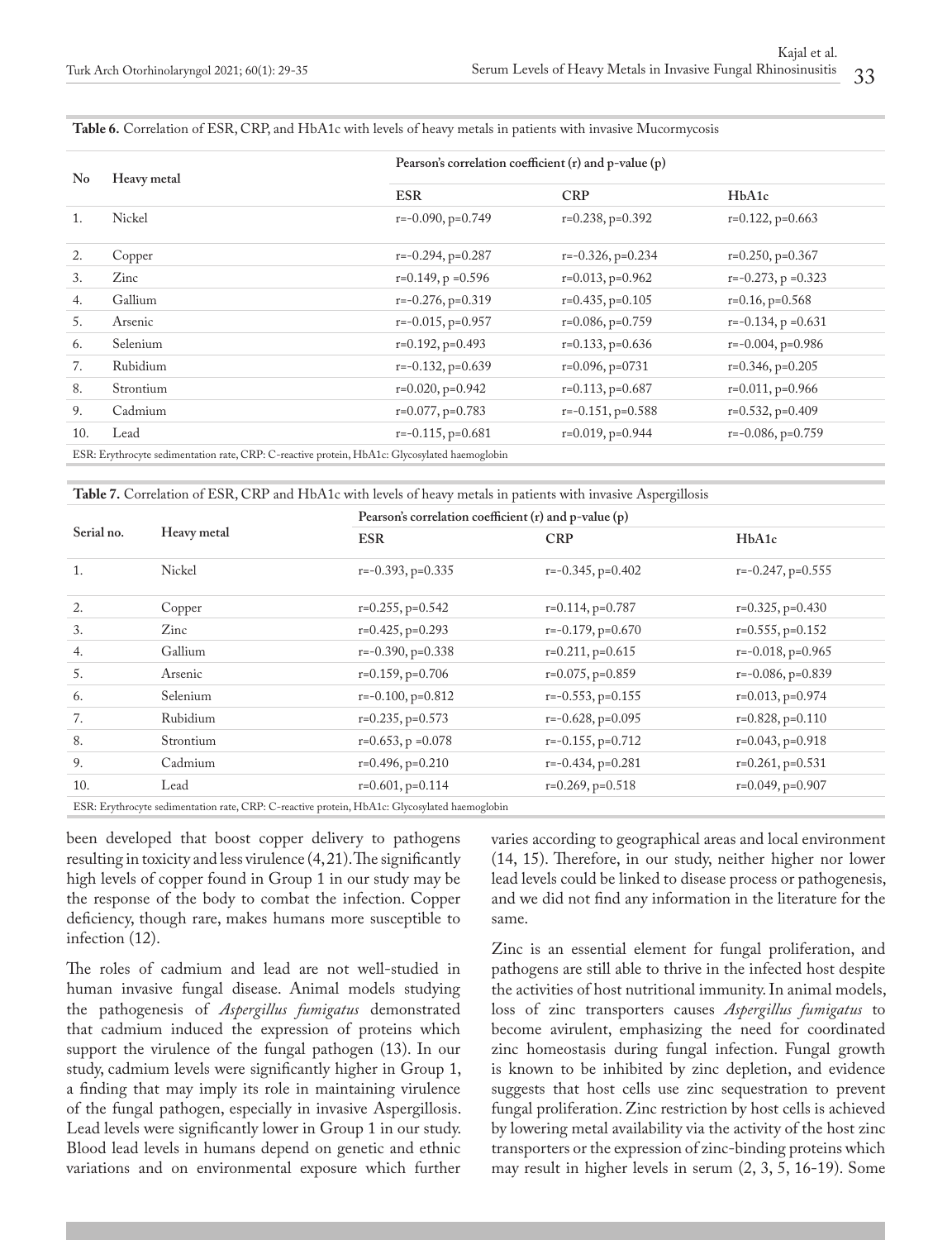zinc-binding enzymes like superoxide dismutase (SOD) and zinc transporters are also involved in fungal virulence (18-20). *Aspergillus fumigatus* cells lacking SOD1 are more susceptible to reactive oxygen species generated by host defense mechanisms and null mutations in zinc transporters lead to reduced ability of the fungus to grow under zinc deprivation (19). *In vitro* studies on the Mucorales species have also shown that the combination of zinc chelators with antifungal therapy resulted in the synergistic inhibition of the fungus (21). We found higher levels of zinc in Group 1, although not statistically significant perhaps due to small sample size or the habit of taking zinc supplements of healthy adults in the form of multivitamins or alternative medicine without proper consultation even before the emergence of COVID-19. But while comparing the patients in the improved and the worsened subgroups, statistically significant higher levels were found in the improved subgroup, a finding that may reflect that the host defense mechanism had either deprived the infected tissue of zinc or increased the toxicity of zinc. High levels of zinc are also detrimental to fungi and excessive zinc exposure can lead to hyphal growth and change in hyphal morphology. Although fungus develops tolerance and resistance to such toxic levels, it is not well-studied in either Aspergillus or Mucor (18, 19, 22). We also found statistically significant higher levels of zinc in patients with invasive aspergillosis compared to those with invasive Mucormycosis, again a finding which emphasizes the role of zinc in infection by Aspergillus species, but the role of zinc in invasive Mucormycosis is not yet known. The role of other rare metals like nickel, arsenic, selenium, rubidium and strontium in invasive fungal disease is also not fully understood and an area of future research.

Although we found significantly raised levels for some heavy metals, particularly zinc, in patients with improved outcome, we cannot attribute these improved outcomes solely to the higher levels of heavy metal. This is because the outcome of the patient in chronic invasive fungal disease is dependent upon various factors like age, comorbidities, surgical success, residual disease, and tolerance to antifungal treatment. Therefore, the role of heavy metals in deciding the outcome of the patient still remains questionable.

Acute inflammatory markers like ESR and CRP are commonly used parameters for prognostication in invasive fungal sinusitis. In addition to this, poor glycemic control is also one of the risk factors for developing invasive fungal disease (23, 24). We compared the levels of heavy metals based on ESR, CRP, and HbA1c as we expected a positive correlation between these parameters and the levels of those heavy metals which are possibly involved in the pathogenesis of CIFR; however, we did not find any correlation. The statistically significant difference between ESR and CRP between invasive Mucormycosis and invasive Aspergillosis may indicate more severe inflammatory response in

Mucormycosis, but larger studies are required to validate these results.

Our study was limited by small sample size and hospitalbased data. Large community-based studies are required to study the roles and effects of these heavy metals on disease process and survival.

## **Conclusion**

Heavy metals play important role in the pathogenesis of invasive fungal disease. Our study was the first of its kind which compared heavy metal levels between patients with chronic invasive fungal disease and healthy controls. We found significant differences in the levels of some essential metals not only between the two groups but also among patients in different disease and outcome subgroups. These levels may not have a direct effect on the outcome of the patient, but they do play a role in the disease process and the virulence of the organism.

**Ethics Committee Approval:** This study was approved by Ethics Committee, All India Institute of Medical Sciences, New Delhi, India (reference number: IEC-436/02.07.2021).

**Informed Consent:** Informed and written consent was taken from all patients and healthy controls.

**Peer-review:** Externally peer-reviewed.

### **Authorship Contributions**

Surgical and Medical Practices: K.S., A.T., H.V., Concept: K.S., A.T., H.V., Design: K.S., A.T., H.V., Data Collection and/or Processing: J.A.Q., P.V., R.T., S.P., Analysis and/or Interpretation: J.A.Q., S.P., Literature Search: S.K., P.V., R.T., Writing: S.K.

**Conflict of Interest:** The authors declare there are no conflicts of interest.

**Financial Disclosure:** The authors declared that this study has received no financial support.

### **Main Points**

- Heavy metals play important role in the pathogenesis and the virulence of chronic invasive fungal rhinosinusitis (CIFR).
- It is not known whether the levels of these metals differ from those of the general population.
- Our pilot study found significant differences among the levels of some metals, not only between CIFR patients and healthy controls but also between the different disease groups (invasive mucormycosis vs invasive aspergillosis) and the different outcomes (improved vs worsened).